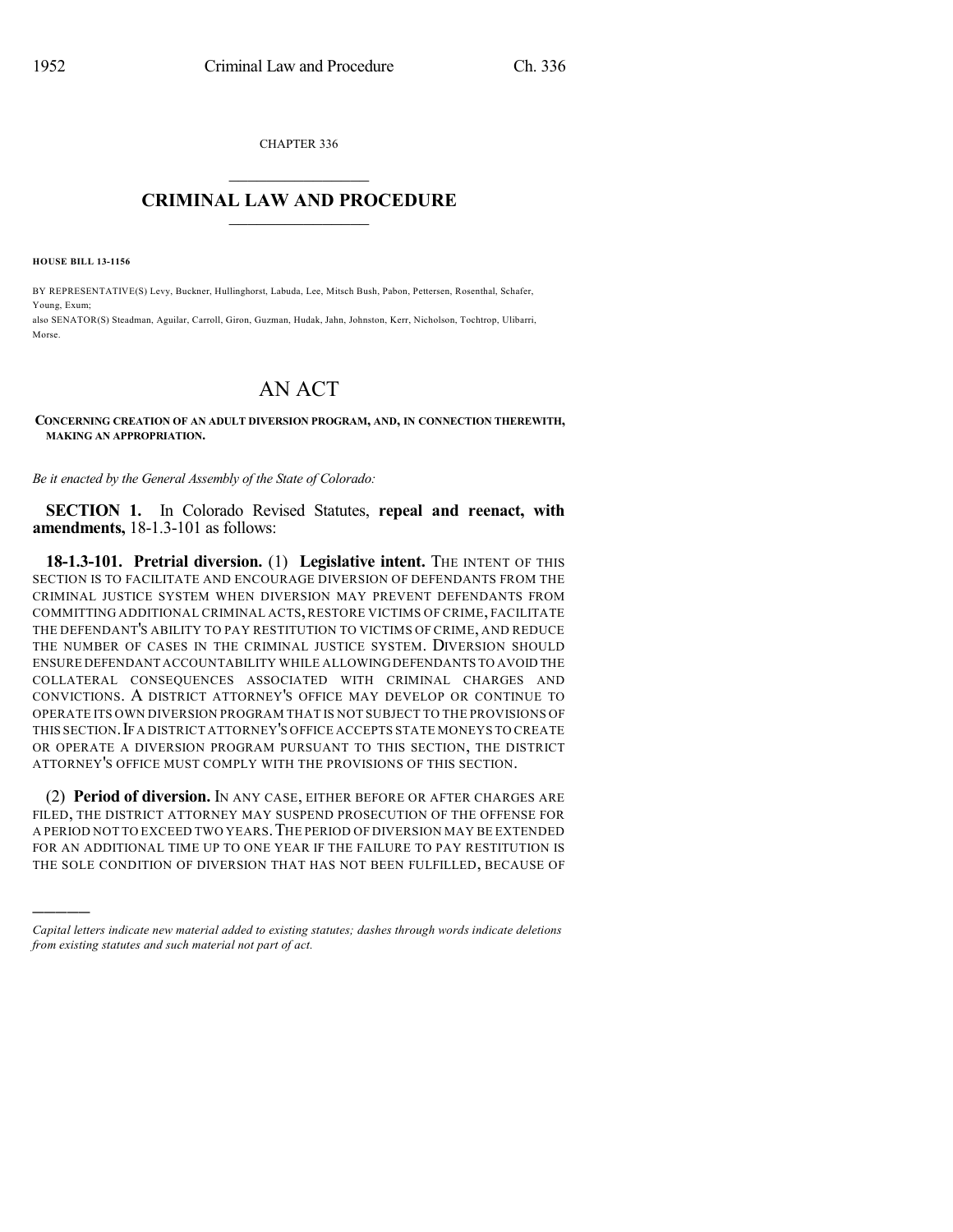INABILITY TO PAY, AND THE DEFENDANT HAS A FUTURE ABILITY TO PAY. DURING THE PERIOD OF DIVERSION THE DEFENDANT MAY BE PLACED UNDER THE SUPERVISION OF THE PROBATION DEPARTMENT OR A DIVERSION PROGRAM APPROVED BY THE DISTRICT ATTORNEY.

(3) **Guidelines for eligibility.** EACH DISTRICT ATTORNEY THAT USES STATE MONEYS FOR A DIVERSION PROGRAM PURSUANT TO THIS SECTION SHALL ADOPT POLICIES AND GUIDELINES DELINEATING ELIGIBILITY CRITERIA FOR PRETRIAL DIVERSION, AND MAY AGREE TO DIVERSION IN ANY CASE IN WHICH THERE EXISTS SUFFICIENT ADMISSIBLE EVIDENCE TO SUPPORT A CONVICTION. IN DETERMINING WHETHER AN INDIVIDUAL IS APPROPRIATE FOR DIVERSION, THE DISTRICT ATTORNEY SHALL CONSIDER:

(a) THE NATURE OF THE CRIME CHARGED AND THE CIRCUMSTANCES SURROUNDING IT;

(b) ANY SPECIAL CHARACTERISTICS OR CIRCUMSTANCES OF THE DEFENDANT;

(c) WHETHER DIVERSION IS CONSISTENT WITH THE DEFENDANT'S REHABILITATION AND REINTEGRATION; AND

(d) WHETHER THE PUBLIC INTEREST WILL BE BEST SERVED BY DIVERTING THE INDIVIDUAL FROM PROSECUTION.

(4) BEFORE ENTERING INTO A PRETRIAL DIVERSION AGREEMENT, THE DISTRICT ATTORNEY MAY REQUIRE A DEFENDANT TO PROVIDE INFORMATION REGARDING PRIOR CRIMINAL CHARGES,EDUCATION AND WORK EXPERIENCE,FAMILY,RESIDENCE IN THE COMMUNITY, AND OTHER INFORMATION RELATING TO THE DIVERSION PROGRAM. THE DEFENDANT SHALL NOT BE DENIED THE OPPORTUNITY TO CONSULT WITH LEGAL COUNSEL BEFORE CONSENTING TO DIVERSION.LEGAL COUNSEL MAY BE APPOINTED AS PROVIDED UNDER ARTICLE 1 OF TITLE 21, C.R.S.

(5) IN A JURISDICTION THAT RECEIVES STATE MONEYS FOR THE CREATION OR OPERATION OF DIVERSION PROGRAMS PURSUANT TO THIS SECTION, AN INDIVIDUAL ACCUSED OF AN OFFENSE, THE UNDERLYING FACTUAL BASIS OF WHICH INVOLVES DOMESTIC VIOLENCE AS DEFINED IN SECTION 18-6-800.3 (1), IS NOT ELIGIBLE FOR PRETRIAL DIVERSION UNLESS CHARGES HAVE BEEN FILED,THE INDIVIDUAL HAS HAD AN OPPORTUNITY TO CONSULT WITH COUNSEL, AND THE INDIVIDUAL HAS COMPLETED A DOMESTIC VIOLENCE TREATMENT EVALUATION,WHICH INCLUDES THE USE OF A DOMESTIC VIOLENCE RISK ASSESSMENT INSTRUMENT, CONDUCTED BY A DOMESTIC VIOLENCE TREATMENT PROVIDER APPROVED BY THE DOMESTIC VIOLENCE OFFENDER MANAGEMENT BOARD AS REQUIRED BY SECTION 16-11.8-103(4),C.R.S. THE DISTRICT ATTORNEY MAY AGREE TO PLACE THE INDIVIDUAL IN THE DIVERSION PROGRAM ESTABLISHED BY THE DISTRICT ATTORNEY PURSUANT TO THIS SECTION IF HE OR SHE FINDS THAT, BASED ON THE RESULTS OF THAT EVALUATION AND THE OTHER FACTORS IN SUBSECTION (3) OF THIS SECTION, THAT THE INDIVIDUAL IS APPROPRIATE FOR THE PROGRAM.

(6) IN A JURISDICTION THAT RECEIVES STATE MONEYS FOR THE CREATION OR OPERATION OF DIVERSION PROGRAMS PURSUANT TO THIS SECTION, AN INDIVIDUAL ACCUSED OF A SEX OFFENSE AS DEFINED IN SECTION 18-1.3-1003 (5) IS NOT ELIGIBLE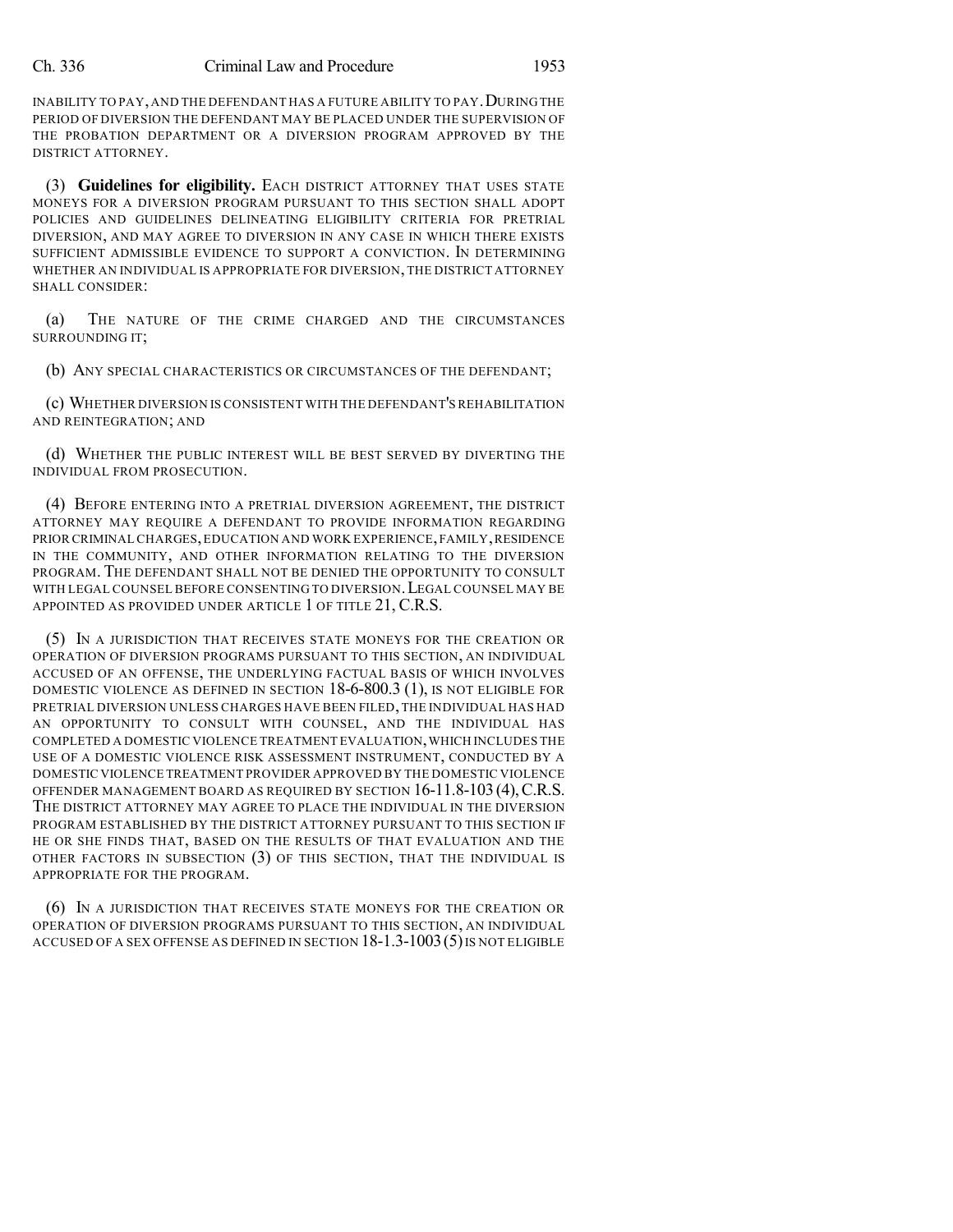FOR PRETRIAL DIVERSION UNLESS CHARGES HAVE BEEN FILED AND, AFTER THE INDIVIDUAL HAS HAD AN OPPORTUNITY TO CONSULT WITH COUNSEL, THE INDIVIDUAL HAS COMPLETED A SEX-OFFENSE-SPECIFIC EVALUATION, WHICH INCLUDES THE USE OF A SEX-OFFENSE-SPECIFIC RISK ASSESSMENT INSTRUMENT, CONDUCTED BY AN EVALUATOR APPROVED BY THE SEX OFFENDER MANAGEMENT BOARD AS REQUIRED BY SECTION 16-11.7-103 (4),C.R.S. THE DISTRICT ATTORNEY MAY AGREE TO PLACE THE INDIVIDUAL IN THE DIVERSION PROGRAM ESTABLISHED BY THE DISTRICT ATTORNEY PURSUANT TO THIS SECTION IF HE OR SHE FINDS THAT, BASED ON THE RESULTS OF THAT EVALUATION AND THE OTHER FACTORS IN SUBSECTION (3) OF THIS SECTION, THAT THE INDIVIDUAL IS APPROPRIATE FOR THE PROGRAM. NOTWITHSTANDING THAT A SUCCESSFULLY COMPLETED DIVERSION AGREEMENT DOES NOT CONSTITUTE A HISTORY OF SEX OFFENSES FOR PURPOSES OF SECTIONS  $16-11.7-102(2)$  (a) (II) and  $16-22-103(2)$  (d), C.R.S., the information CONSTITUTING THE CRIMES CHARGED AND FACTS ALLEGED SHALL BE AVAILABLE FOR USE BY A COURT, DISTRICT ATTORNEY, ANY LAW ENFORCEMENT AGENCY, OR AGENCY OF THE STATE JUDICIAL DEPARTMENT, IF OTHERWISE PERMITTED BY LAW, IN ANY SUBSEQUENT CRIMINAL INVESTIGATION, PROSECUTION, RISK OR NEEDS ASSESSMENT EVALUATION, SENTENCING HEARING, OR DURING A PROBATION OR PAROLE SUPERVISION PERIOD.

(7) NOTWITHSTANDING ANY OTHER PROVISION OF THIS SECTION, AN INDIVIDUAL ACCUSED OF ANY OF THE FOLLOWING SEXUAL OFFENSES IS NOT ELIGIBLE FOR PARTICIPATION IN A DIVERSION PROGRAM ESTABLISHED IN A JURISDICTION THAT RECEIVES STATE MONEYS FOR THE CREATION OR OPERATION OF DIVERSION PROGRAMS PURSUANT TO THIS SECTION:

(a) SEXUAL ASSAULT AS DESCRIBED IN SECTION 18-3-402;

(b) SEXUAL ASSAULT ON A CHILD AS DESCRIBED IN SECTION 18-3-405;

(c) ANY SEXUAL OFFENSE COMMITTED AGAINST AN AT-RISK ADULT OR AN AT-RISK JUVENILE, AS DESCRIBED IN SECTION  $18-6.5-101(1)$  AND  $(1.5)$ ;

(d) ANY SEXUAL OFFENSE COMMITTED WITH THE USE OF A DEADLY WEAPON AS DESCRIBED IN SECTION  $18-1-901$  (3) (e);

(e) ENTICEMENT OF A CHILD, AS DESCRIBED IN SECTION 18-3-305;

(f) SEXUAL EXPLOITATION OF A CHILD AS DESCRIBED IN SECTION 18-6-403;

(g) PROCUREMENT OF A CHILD FOR EXPLOITATION, AS DESCRIBED IN SECTION 18-6-404;

(h) SEXUAL ASSAULT ON A CHILD BY ONE IN A POSITION OF TRUST, AS DESCRIBED IN SECTION 18-3-405.3; OR

(i) ANY CHILD PROSTITUTION OFFENSE IN PART 4 OF ARTICLE 7 OF TITLE 18.

(8) DIVERSION PROGRAMS MAY INCLUDE, BUT ARE NOT LIMITED TO, PROGRAMS OPERATED BY LAW ENFORCEMENT UPON AGREEMENT WITH A DISTRICT ATTORNEY, DISTRICT ATTORNEY INTERNALLY OPERATED PROGRAMS, PROGRAMS OPERATED BY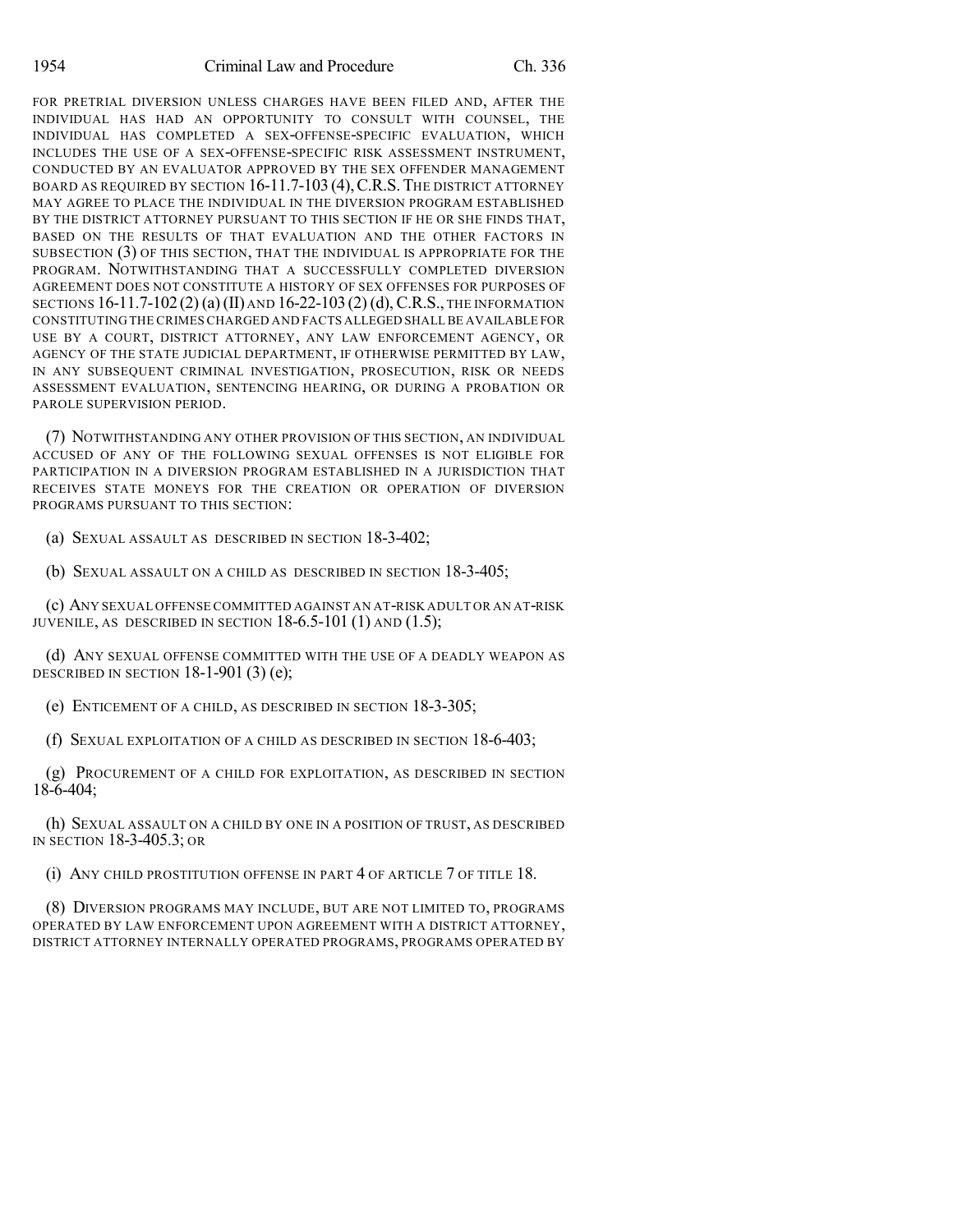OTHER APPROVED AGENCIES,RESTORATIVE JUSTICE PROGRAMS,OR SUPERVISION BY THE PROBATION DEPARTMENT. REFERENCES TO "DEFERRED PROSECUTION" IN COLORADO STATUTES AND COURT RULES SHALL APPLY TO PRETRIAL DIVERSION AS AUTHORIZED BY THIS SECTION.

(9) **Diversion agreements.** (a) ALL PRETRIAL DIVERSIONS SHALL BE GOVERNED BY THE TERMS OF AN INDIVIDUALIZED DIVERSION AGREEMENT SIGNED BY THE DEFENDANT, THE DEFENDANT'S ATTORNEY IF THE DEFENDANT IS REPRESENTED BY AN ATTORNEY, AND THE DISTRICT ATTORNEY.

(b) THE DIVERSION AGREEMENT SHALL INCLUDE A WRITTEN WAIVER OFTHERIGHT TO A SPEEDY TRIAL FOR THE PERIOD OF THE DIVERSION. ALL DIVERSION AGREEMENTS SHALL INCLUDE A CONDITION THAT THE DEFENDANT NOT COMMIT ANY CRIMINAL OFFENSE DURING THE PERIOD OF THE AGREEMENT. DIVERSION AGREEMENTS MAY ALSO INCLUDE PROVISIONS, AGREED TO BY THE DEFENDANT, CONCERNING PAYMENT OF RESTITUTION AND COURT COSTS, PAYMENT OF A SUPERVISION FEE NOT TO EXCEED THAT PROVIDED FOR IN SECTION  $18-1.3-204(2)(a)$ (V), OR PARTICIPATION IN RESTORATIVE JUSTICE PRACTICES AS DEFINED IN SECTION 18-1-901 (3) (o.5). ANY PRETRIAL DIVERSION SUPERVISION FEES COLLECTED MAY BE RETAINED BY THE DISTRICT ATTORNEY FOR PURPOSES OF FUNDING ITS ADULT PRETRIAL DIVERSION PROGRAM. THE CONDITIONS OF DIVERSION SHALL BE LIMITED TO THOSE SPECIFIC TO THE INDIVIDUAL DEFENDANT OR NECESSARY FOR PROPER SUPERVISION OF THE INDIVIDUAL DEFENDANT. A DIVERSION AGREEMENT SHALL PROVIDE THAT IF THE DEFENDANT FULFILLS THE OBLIGATIONS DESCRIBED THEREIN, THE COURT SHALL ORDER ALL CRIMINAL CHARGES FILED AGAINST THE DEFENDANT DISMISSED WITH PREJUDICE.

(c) THE DIVERSION AGREEMENT MAY REQUIRE AN ASSESSMENT OF THE DEFENDANT'S CRIMINOGENIC NEEDS, TO BE PERFORMED AFTER THE PERIOD OF DIVERSION HAS BEGUN BY EITHER THE PROBATION DEPARTMENT OR A DIVERSION PROGRAM APPROVED BY THE DISTRICT ATTORNEY.BASED ON THE RESULTS OF THAT ASSESSMENT, THE PROBATION DEPARTMENT OR APPROVED DIVERSION PROGRAM MAY DIRECT THE DEFENDANT TO PARTICIPATE IN PROGRAMS OFFERING MEDICAL, THERAPEUTIC, EDUCATIONAL, VOCATIONAL, CORRECTIVE, PREVENTIVE, OR OTHER REHABILITATIVE SERVICES. DEFENDANTS WITH THE ABILITY TO PAY MAY BE REQUIRED TO PAY FOR SUCH PROGRAMS OR SERVICES.

(d) THE DIVERSION AGREEMENT MAY INCLUDE A STATEMENT OF THE FACTS THE CHARGE IS BASED UPON AUTHORED BY THE DEFENDANT AND AGREED TO BY THE DEFENDANT'S ATTORNEY IF THE DEFENDANT IS REPRESENTED BY AN ATTORNEY AND THE DISTRICT ATTORNEY. THE STATEMENT IS ADMISSIBLE AS IMPEACHMENT EVIDENCE AGAINST THE DEFENDANT IN THE CRIMINAL PROCEEDINGS IF THE DEFENDANT FAILS TO FULFILL THE TERMS OF THE DIVERSION AGREEMENT AND CRIMINAL PROCEEDINGS ARE RESUMED.

(e) A DEFENDANT SHALL NOT BE REQUIRED TO ENTER ANY PLEA TO A CRIMINAL CHARGE AS A CONDITION OF PRETRIAL DIVERSION. A DEFENDANT'S OR COUNSEL'S STATEMENT IN A DIVERSION CONFERENCE OR IN ANY OTHER DISCUSSION OF A PROPOSED DIVERSION AGREEMENT, INCLUDING AN EVALUATION PERFORMED PURSUANT TO SUBSECTIONS  $(5)$  AND  $(6)$  OF THIS SECTION, OTHER THAN A STATEMENT PROVIDED FOR IN PARAGRAPH (d) OF THIS SUBSECTION (9), SHALL NOT BE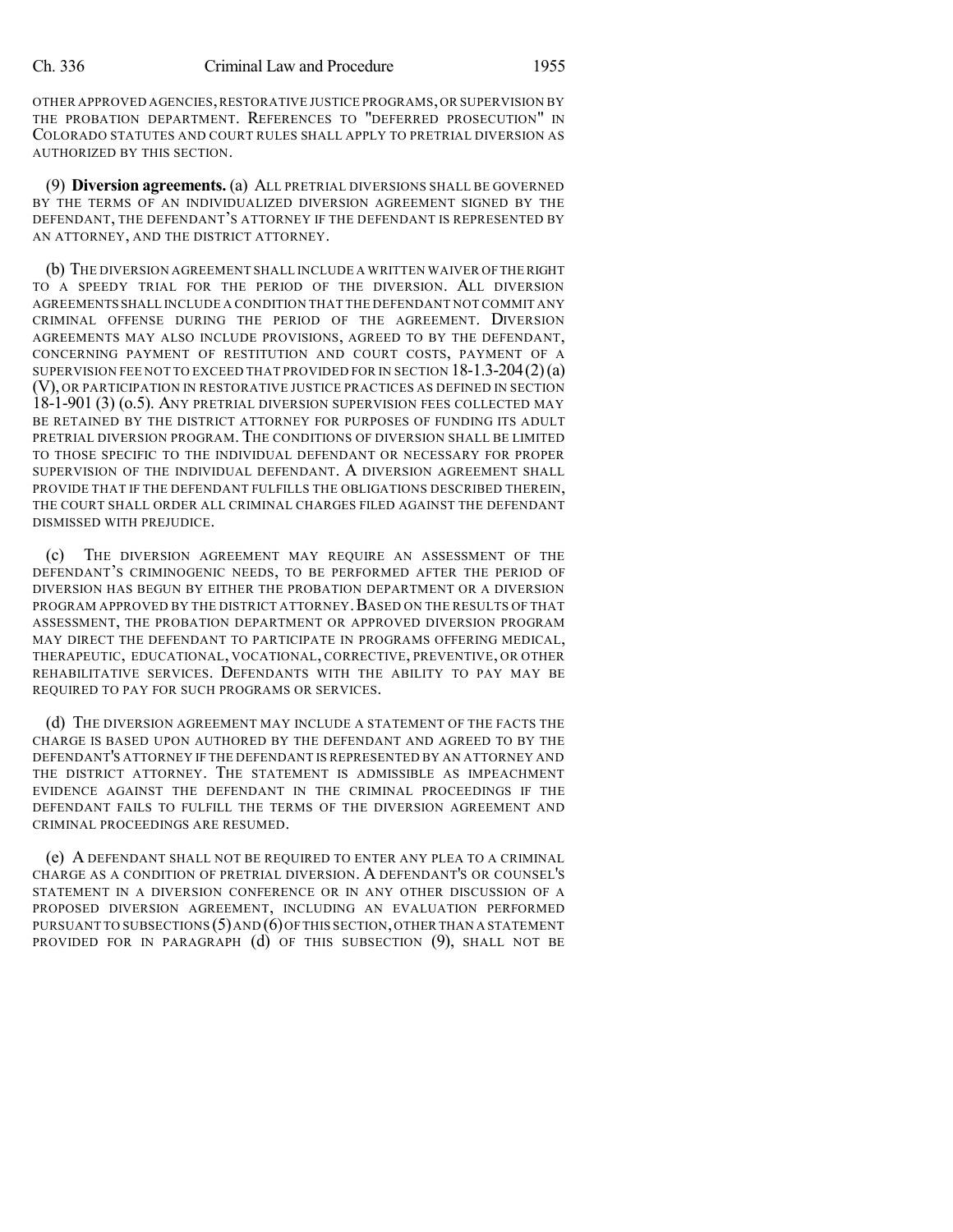ADMISSIBLE AS EVIDENCE IN CRIMINAL PROCEEDINGS ON THE CRIMES CHARGED OR FACTS ALLEGED.

(f) IF THE DISTRICT ATTORNEY AGREES TO OFFER DIVERSION IN LIEU OF FURTHER CRIMINAL PROCEEDINGS AND THE DEFENDANT AGREES TO ALL OF THE TERMS OF THE PROPOSED AGREEMENT,THE DIVERSION AGREEMENT MAY BE EITHER FILED WITH THE COURT OR HELD BY THE PARTIES. ACOURT FILING SHALL BE REQUIRED ONLY IF THE PROBATION DEPARTMENT SUPERVISES THE DEFENDANT. WHEN A DIVERSION AGREEMENT IS REACHED, THE COURT SHALL STAY FURTHER PROCEEDINGS.

(10) **Diversion outcomes.** (a) DURING THE PERIOD OF DIVERSION, THE SUPERVISING PROGRAM OR AGENCY DESIGNATED IN THE DIVERSION AGREEMENT SHALL PROVIDE THE LEVEL OF SUPERVISION NECESSARY TO FACILITATE REHABILITATION AND ENSURE THE DEFENDANT IS COMPLETING THE TERMS OF THE DIVERSION AGREEMENT.

(b) UPON THE DEFENDANT'S SATISFACTORY COMPLETION OF AND DISCHARGE FROM SUPERVISION, THE COURT SHALL DISMISS WITH PREJUDICE ALL CHARGES AGAINST THE DEFENDANT. THE EFFECT OF THE DISMISSAL IS TO RESTORE THE DEFENDANT TO THE STATUS HE OR SHE OCCUPIED BEFORE THE ARREST,CITATION,OR SUMMONS. A SUCCESSFULLY COMPLETED DIVERSION AGREEMENT SHALL NOT BE CONSIDERED A CONVICTION FOR ANY PURPOSE. A PERSON WITH AN ORDER OF DISMISSAL ENTERED PURSUANT TO THIS ARTICLE MAY NOT BE SUBJECT TO CHARGE, PROSECUTION, OR LIABILITY UNDER COLORADO LAW OF PERJURY OR OTHERWISE GIVING A FALSE STATEMENT BY REASON OF HIS OR HER FAILURE TO RECITE OR ACKNOWLEDGE THE ARREST, CITATION, OR SUMMONS IN RESPONSE TO ANY INQUIRY MADE FOR ANY PURPOSE.

(c) AT ANY POINT AFTER A DIVERSION AGREEMENT IS ENTERED A DEFENDANT MAY PETITION THE COURT TO SEAL ALL ARREST AND OTHER CRIMINAL RECORDS PERTAINING TO THE OFFENSE, USING THE PROCEDURE DESCRIBED IN SECTION 24-72-308, C.R.S. UNLESS OTHERWISE PROHIBITED UNDER SECTION 24-72-308 (3) (a), C.R.S., THE COURT SHALL ISSUE A SEALING ORDER IF REQUESTED BY THE DEFENDANT FOLLOWING SUCCESSFUL COMPLETION OF A DIVERSION AGREEMENT.

(d) IF THE DEFENDANT VIOLATES THECONDITIONS OF THE DIVERSION AGREEMENT, THE SUPERVISING ENTITY SHALL PROVIDE WRITTEN NOTICE OF THE VIOLATION TO THE DEFENDANT, THE DISTRICT ATTORNEY, AND THE COURT. THE DISTRICT ATTORNEY, IN HIS OR HER SOLE DISCRETION, MAY INITIATE REVOCATION OF A DIVERSION AGREEMENT BY THE FILING OF A CRIMINAL COMPLAINT, INFORMATION, OR INDICTMENT, OR IF CHARGES HAVE ALREADY BEEN FILED, BY GIVING THE COURT NOTICE OF INTENT TO PROCEED WITH THE PROSECUTION. THE DEFENDANT MAY, WITHIN FOURTEEN DAYS AFTER THE FIRST COURT APPEARANCE FOLLOWING SUCH A FILING, REQUEST A HEARING TO CONTEST WHETHER A VIOLATION OCCURRED. THE DISTRICT ATTORNEY HAS THE BURDEN BY A PREPONDERANCE OF THE EVIDENCE TO SHOW THAT A VIOLATION HAS IN FACT OCCURRED, AND THE PROCEDURAL SAFEGUARDS REQUIRED IN A REVOCATION OF PROBATION HEARING PURSUANT TO SECTION 16-11-206,C.R.S.,SHALL APPLY.THE COURT MAY,WHEN IT APPEARS THAT THE ALLEGED VIOLATION OF THE DIVERSION AGREEMENT IS A PENDING CRIMINAL OFFENSE AGAINST THE DEFENDANT,CONTINUE THE DIVERSION REVOCATION HEARING UNTIL THE COMPLETION OF THE CRIMINAL PROCEEDING. IF THE COURT FINDS A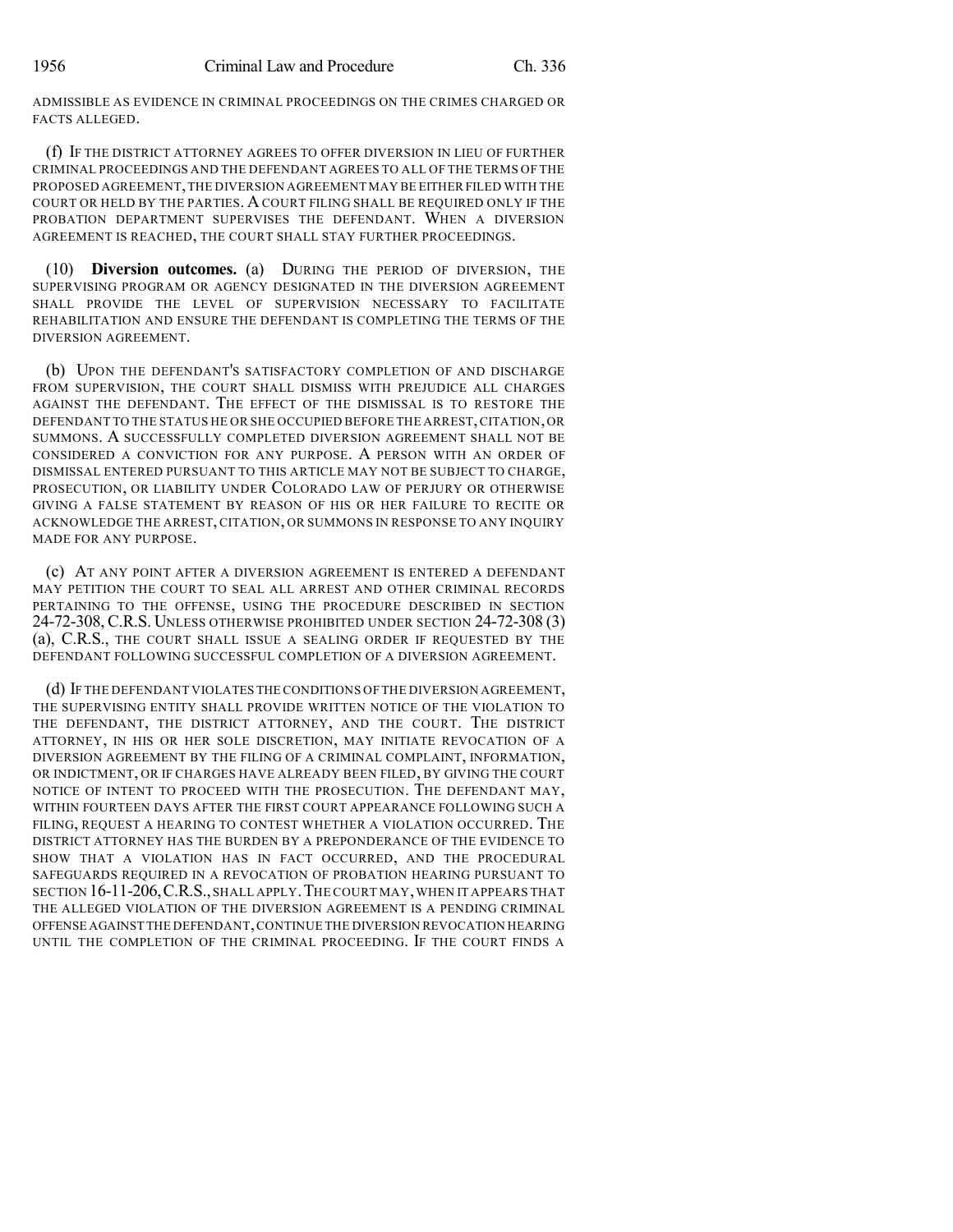VIOLATION HAS OCCURRED, OR A HEARING IS NOT REQUESTED, THE PROSECUTION MAY CONTINUE. IF THE COURT FINDS THE DISTRICT ATTORNEY HAS NOT PROVEN A VIOLATION,THE COURT SHALL DISMISS THE CRIMINAL CASE WITHOUT PREJUDICE AND RETURN THE DEFENDANT TO THE SUPERVISION OF THE DIVERSION PROGRAM TO COMPLETE THE TERMS OF THE AGREEMENT.

(e) IF A DEFENDANT IS PROSECUTED FOLLOWING A VIOLATION OF A DIVERSION AGREEMENT, A FACTUAL STATEMENT ENTERED PURSUANT TO PARAGRAPH (d) OF SUBSECTION (9) OF THIS SECTION IS ADMISSIBLE AS IMPEACHMENT EVIDENCE. ANY OTHER INFORMATION CONCERNING DIVERSION, INCLUDING PARTICIPATION IN A DIVERSION PROGRAM, INCLUDING AN EVALUATION PERFORMED PURSUANT TO SUBSECTIONS  $(5)$  AND  $(6)$  OF THIS SECTION, THE TERMS OF A DIVERSION AGREEMENT, OR STATEMENTS MADE TO TREATMENT PROVIDERS DURING A DIVERSION PROGRAM, SHALL NOT BE ADMITTED INTO EVIDENCE AT TRIAL FOR ANY PURPOSE.

**SECTION 2.** In Colorado Revised Statutes, 16-4-108, **amend** (2) as follows:

**16-4-108. Exoneration from bond liability.** (2) Upon entry of an order for deferred prosecution AS IT EXISTED BEFORE THE EFFECTIVE DATE OF HOUSE BILL 13-1156, A DIVERSION AUTHORIZED BY SECTION 18-1.3-101, C.R.S., or deferred judgment as authorized in sections 18-1.3-101 and SECTION 18-1.3-102, C.R.S., sureties upon any bond given for the appearance of the defendant shall be released from liability on such bond.

**SECTION 3.** In Colorado Revised Statutes, 16-4-110, **amend as amended in House Bill 13-1236** (3) as follows:

**16-4-110. Exoneration from bond liability.** (3) Upon entry of an order for deferred prosecution AS IT EXISTED BEFORE THE EFFECTIVE DATE OF HOUSE BILL 13-1156, ENACTED IN 2013, A DIVERSION AUTHORIZED BY SECTION 18-1.3-101,C.R.S., or deferred judgment as authorized in sections 18-1.3-101 and 18-1.3-102, C.R.S., sureties upon any bond given for the appearance of the defendant shall be released from liability on such bond.

**SECTION 4.** In Colorado Revised Statutes, 16-7-301, **amend** (2)(d) as follows:

**16-7-301. Propriety of plea discussions and plea agreements.** (2) The district attorney may agree to one or more of the following, depending upon the circumstances of the individual case:

(d) To consent to deferred prosecution DIVERSION, as provided in section  $18-1.3-101$ , C.R.S.;

**SECTION 5.** In Colorado Revised Statutes, 18-6-801, **amend** (4) as follows:

**18-6-801. Domestic violence -sentencing.** (4) No person accused or convicted of a crime, the underlying factual basis of which has been found by the court on the record to include an act of domestic violence, as defined in section 18-6-800.3 (1), shall be eligible for home detention in the home of the victim pursuant to section 18-1.3-105 or 18-1.3-106. or for deferred prosecution pursuant to section 18-1.3-101. Nothing in this subsection (4) is intended to prohibit a court from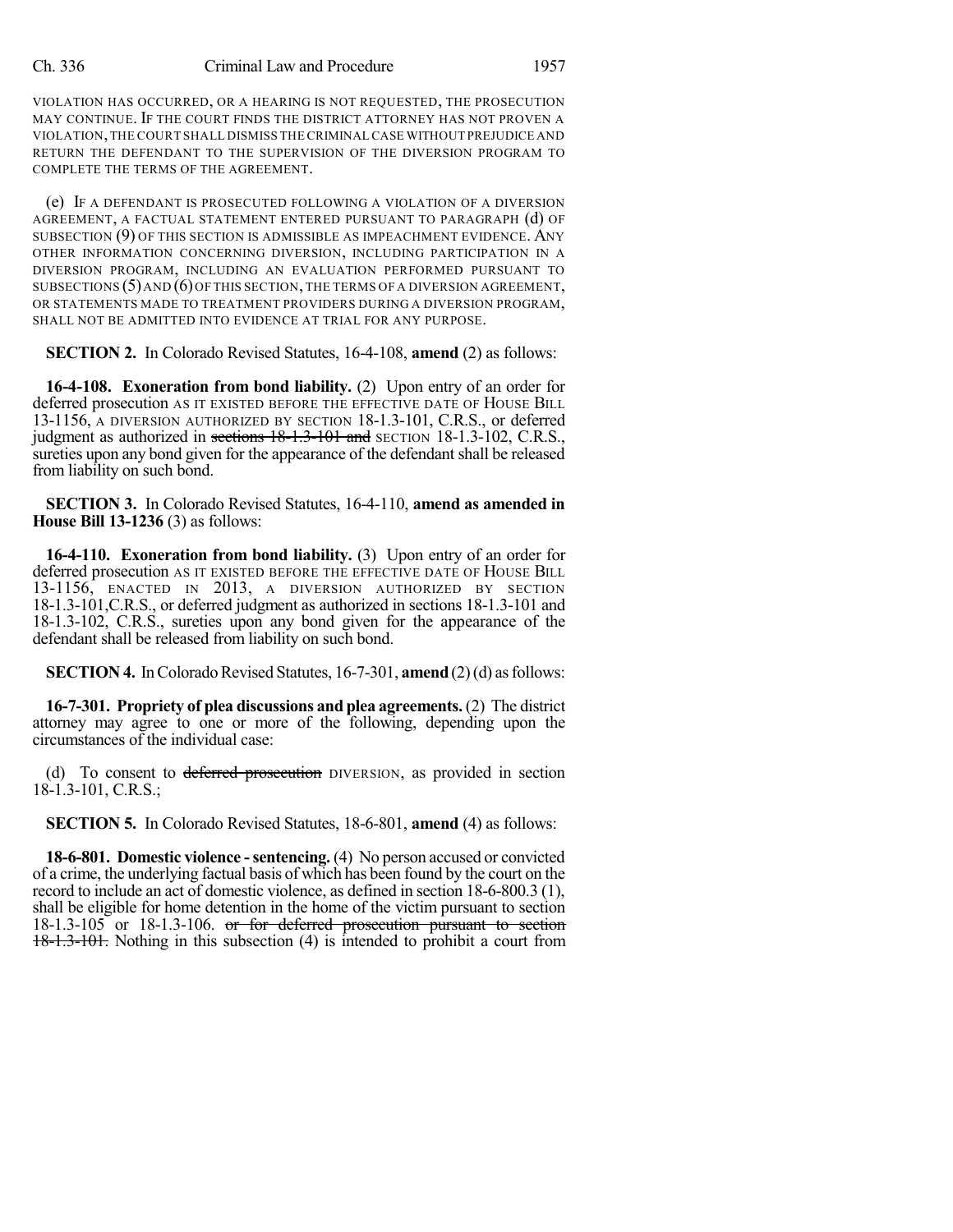ordering a deferred sentence for a person accused or convicted of a crime, the underlying factual basis of which has been found by the court on the record to include an act of domestic violence, as defined in section 18-6-800.3 (1).

**SECTION 6.** In Colorado Revised Statutes, 18-18-432, **amend** (2) (b) and (3) as follows:

**18-18-432. Drug offender public service and rehabilitation program.** (2) (b) The provisions of this subsection (2) relating to the performance of useful public service are also applicable to any drug offender who receives a deferred prosecution DIVERSION in accordance with section 18-1.3-101 or who receives a deferred sentence in accordance with section 18-1.3-102 and the completion of any stipulated amount of useful public service hours to be completed by the drug offender shall be ordered by the court in accordance with the conditions of such deferred prosecution or deferred sentence asstipulated to bythe prosecution and the drug offender.

(3) Upon a plea of guilty, including a plea of guilty entered pursuant to a deferred sentence under section 18-1.3-102 or a verdict of guilty by the court or a jury, to any offense under this article, or upon entry of a deferred prosecution DIVERSION pursuant to section 18-1.3-101 for any offense under this article, the court shall order the drug offender to immediately report to the sheriff's department in the county where the drug offender was charged, at which time the drug offender's fingerprints and photographs shall be taken and returned to the court, which fingerprints and photographs shall become a part of the court's official documents and records pertaining to the charges against the drug offender and the drug offender's identification in association with such charges. On any trial for a violation of any criminal law of this state, a duly authenticated copy of the record of former convictions and judgments of any court of record for any of said crimes against the drug offender named in said convictions and judgments shall be prima facie evidence of such convictions and may be used in evidence against the drug offender. Identification photographs and fingerprints that are part of the record of such former convictions and judgments of any court of record or which are part of the record at the place of the drug offender's incarceration after sentencing for any of such former convictions and judgments shall be prima facie evidence of the identity of the drug offender and may be used in evidence against such drug offender. Any drug offender who fails to immediately comply with the court's order to report to the sheriff's department, to furnish fingerprints, or to have photographs taken may be held in contempt of court.

**SECTION 7.** In Colorado Revised Statutes, 24-4.1-302, **add** (2)(a.7) as follows:

**24-4.1-302. Definitions.** (2) "Critical stages" means the following stages of the criminal justice process:

(a.7) THE DECISION TO ENTER INTO A DIVERSION AGREEMENT PURSUANT TO SECTION 18-1.3-101, C.R.S.;

**SECTION 8.** In Colorado Revised Statutes, 24-4.1-302.5, **amend** (1) (b) as follows: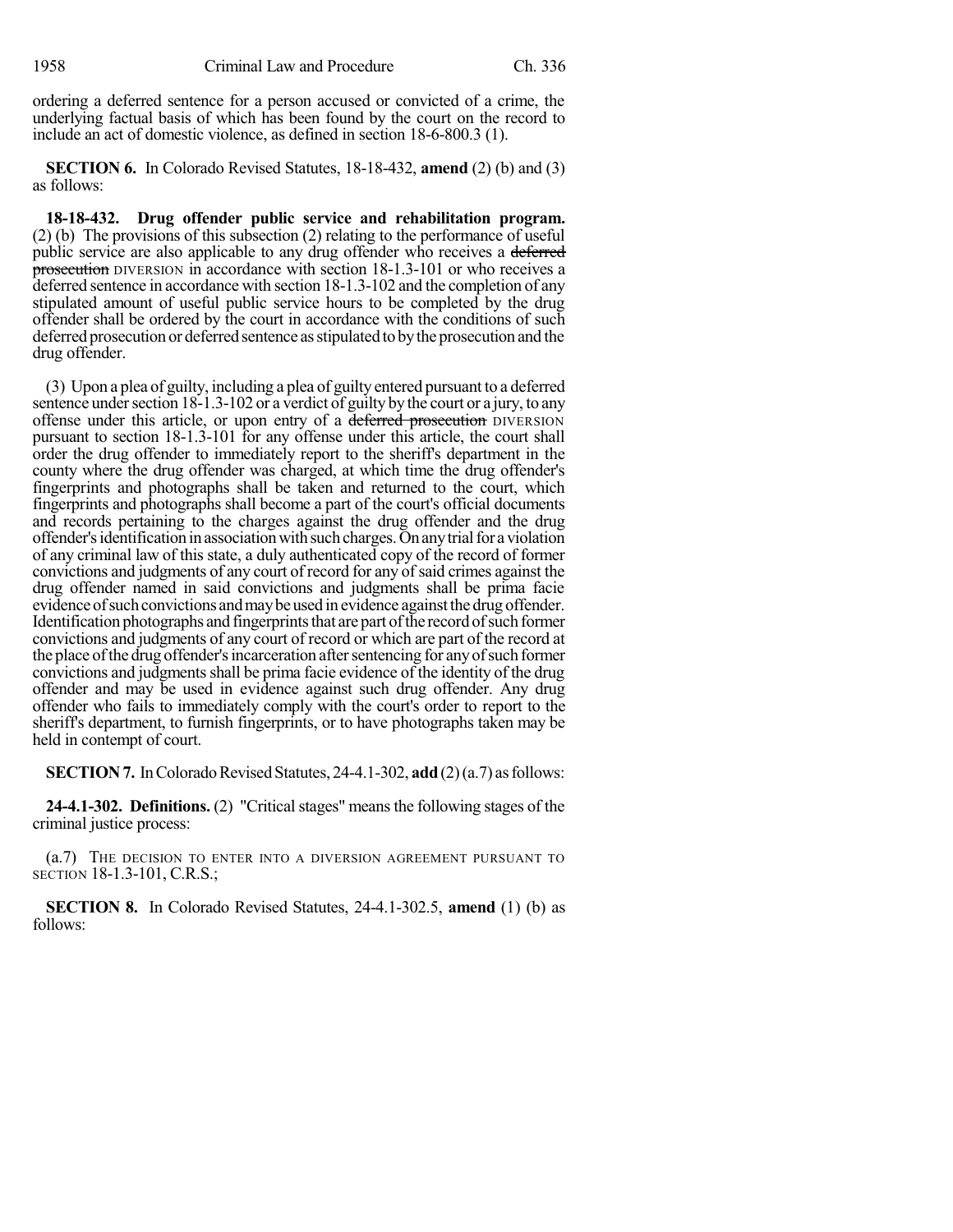**24-4.1-302.5. Rights afforded to victims.** (1) In order to preserve and protect a victim's rights to justice and due process, each victim of a crime shall have the following rights:

(b) The right to be informed of and present for all critical stages of the criminal justice process as specified in section 24-4.1-302 (2); except that the victim shall have the right to be informed of, without being present for, the critical stages described in section 24-4.1-302 (2) (a), (2) (a.5), (2) (a.7), (2) (e.5), (2) (k.3), (2)  $(n)$ ,  $(2)$   $(p)$ ,  $(2)$   $(q)$ , and  $(2)$   $(u)$ ;

**SECTION 9.** In Colorado Revised Statutes, 24-72-308, **amend** (1) (a) (I) as follows:

**24-72-308. Sealing of arrest and criminal records other than convictions.** (1) (a) (I) Except as otherwise provided in subparagraphs (II) and (III) of this paragraph (a), any person in interest may petition the district court of the district in which any arrest and criminal records information pertaining to said person in interest is located for the sealing of all of said records, except basic identification information, if the records are a record of official actions involving a criminal offense for which said person in interest was not charged OR ENTERED INTO A DIVERSION AGREEMENT PURSUANT TO SECTION 18-1.3-101, C.R.S., in any case which was completely dismissed, or in any case in which said person in interest was acquitted.

**SECTION 10.** In Colorado Revised Statutes, 24-72-308, **amend** (1) (c) as follows:

**24-72-308. Sealing of arrest and criminal records other than convictions.** (1) (c) EXCEPT AS PROVIDED FOR IN SECTION  $18-1.3-101(10)$  (c), C.R.S., after the hearing described in subparagraph (II) of paragraph (b) of this subsection (1) is conducted and if the court finds that the harm to the privacy of the petitioner or dangers of unwarranted adverse consequences to the petitioner outweigh the public interest in retaining the records, the court may order such records, except basic identification information, to be sealed. Any order entered pursuant to this paragraph (c) shall be directed to every custodian who may have custody of any part of the arrest and criminal records information which is the subject of the order. Whenever a court enters an order sealing criminal records pursuant to this paragraph (c), the petitioner shall provide the Colorado bureau of investigation and every custodian of such records with a copy of such order. The petitioner shall provide a private custodian with a copy of the order and send the private custodian an electronic notification of the order. Each private custodian that receives a copy of the order from the petitioner shall remove the records that are subject to an order fromits database. Thereafter, the petitioner may request and the court may grant an order sealing the civil case in which the records were sealed.

**SECTION 11.** In Colorado Revised Statutes, 33-13-108.1, **amend** (12) (f) as follows:

**33-13-108.1. Operating a vessel while under the influence.** (12) (f) For the purposes of this subsection (12), "alcohol and drug driving safety education or treatment" has the meaning set forth in section  $42-4-1301.3$ , C.R.S., and the alcohol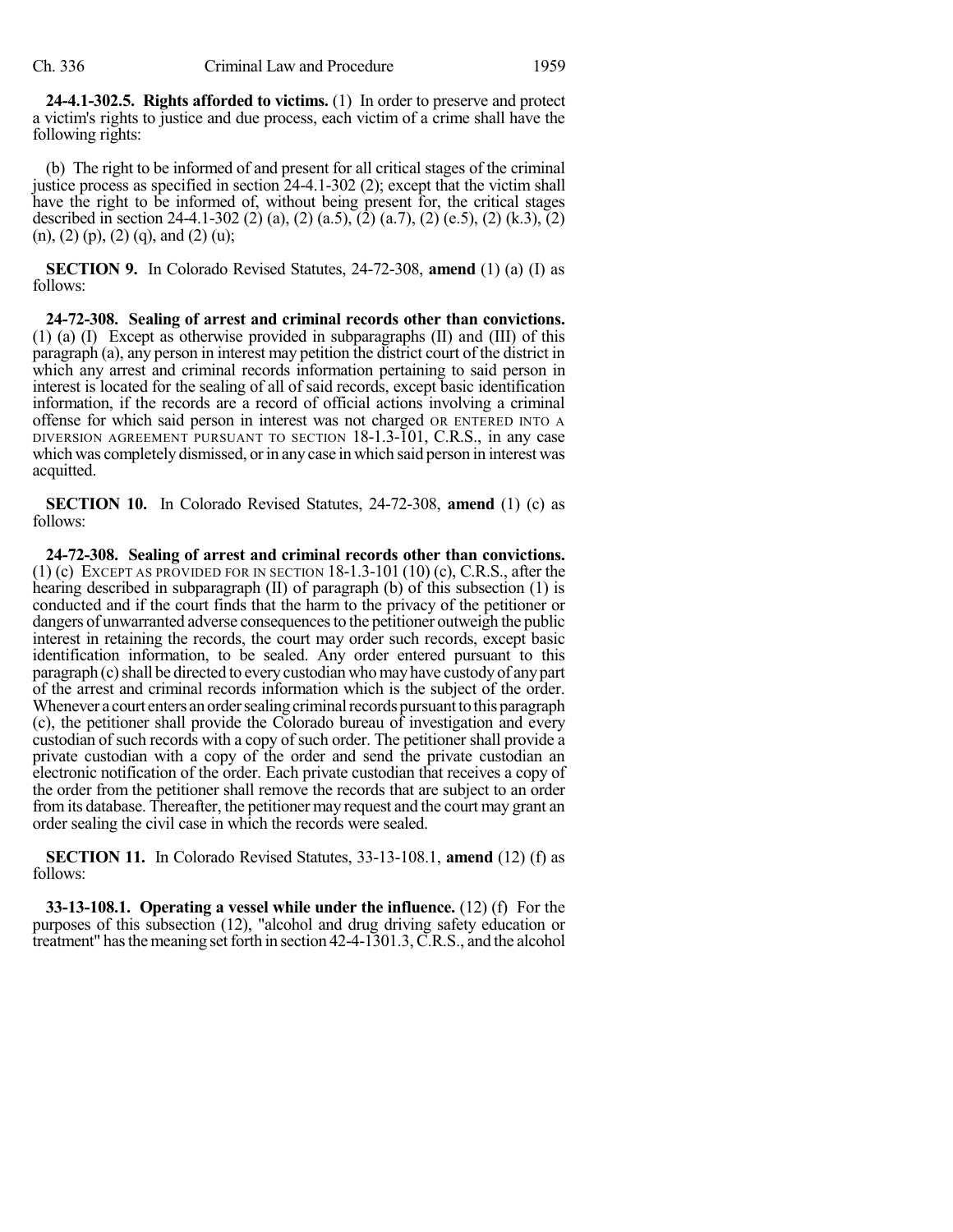and drug driving safety program and the presentence alcohol and drug evaluations authorized in said section shall be utilized for the purposes of this subsection (12). The presentence alcohol and drug evaluation shall be conducted on all persons convicted of a violation of subsection (1) of this section; except that this requirement shall not apply to persons who are not residents of Colorado at the time of sentencing. Any defendant sentenced to level I or level II education or treatment programs shall be instructed by the court to meet all financial obligations of the programs. If the financial obligations are not met, the sentencing court shall be notified forthe purpose of collection orreviewand further action on the defendant's sentence. In addition to any other penalties, fines, fees, or costs prescribed in this section, the court shall assess an amount, not to exceed the amount established in section 42-4-1301.3,C.R.S., upon anyperson convicted of a violation ofsubsection  $(1)$  of this section. The amount shall be used only to pay for the costs authorized in section 42-4-1301.3, C.R.S. The court shall consider the alcohol and drug evaluation prior to sentencing. This paragraph (f) is also applicable to any defendant who receives a deferred prosecution DIVERSION in accordance with section 18-1.3-101, C.R.S., or who receives a deferred sentence in accordance with section 18-1.3-102, C.R.S.

**SECTION 12.** In Colorado Revised Statutes, 41-2-102, **amend** (7) (b) as follows:

**41-2-102. Operating an aircraft under the influence - operating an aircraft withexcessivealcohol content-tests-penalties-usefulpublic serviceprogram.** (7) (b) The provisions of this subsection (7) relating to the performance of useful public service are also applicable to any defendant who receives a deferred prosecution DIVERSION in accordance with section 18-1.3-101, C.R.S., or who receives a deferred sentence in accordance with section 18-1.3-102, C.R.S., and the completion of any stipulated amount of useful public service hours to be completed by the defendant shall be ordered by the court in accordance with the conditions of such deferred prosecution or deferred sentence as stipulated to by the prosecution and the defendant.

**SECTION 13.** In Colorado Revised Statutes, 42-4-1301.3, **amend** (5) as follows:

**42-4-1301.3. Alcohol and drug driving safety program.**(5) The provisions of this section are also applicable to any defendant who receives a deferred prosecution DIVERSION in accordance with section 18-1.3-101, C.R.S., or who receives a deferred sentence in accordance with section 18-1.3-102, C.R.S., and the completion of any stipulated alcohol evaluation, level I or level II education program, or level I or level II treatment program to be completed by the defendant shall be ordered by the court in accordance with the conditions of such deferred prosecution or deferred sentence as stipulated to by the prosecution and the defendant.

**SECTION 14.** In Colorado Revised Statutes, 42-4-1301.4, **amend** (6) as follows:

**42-4-1301.4. Useful public service - definitions-local programs- assessment of costs.** (6) The provisions of this section relating to the performance of useful public service are also applicable to any defendant who receives a deferred prosecution DIVERSION in accordance with section 18-1.3-101, C.R.S., or who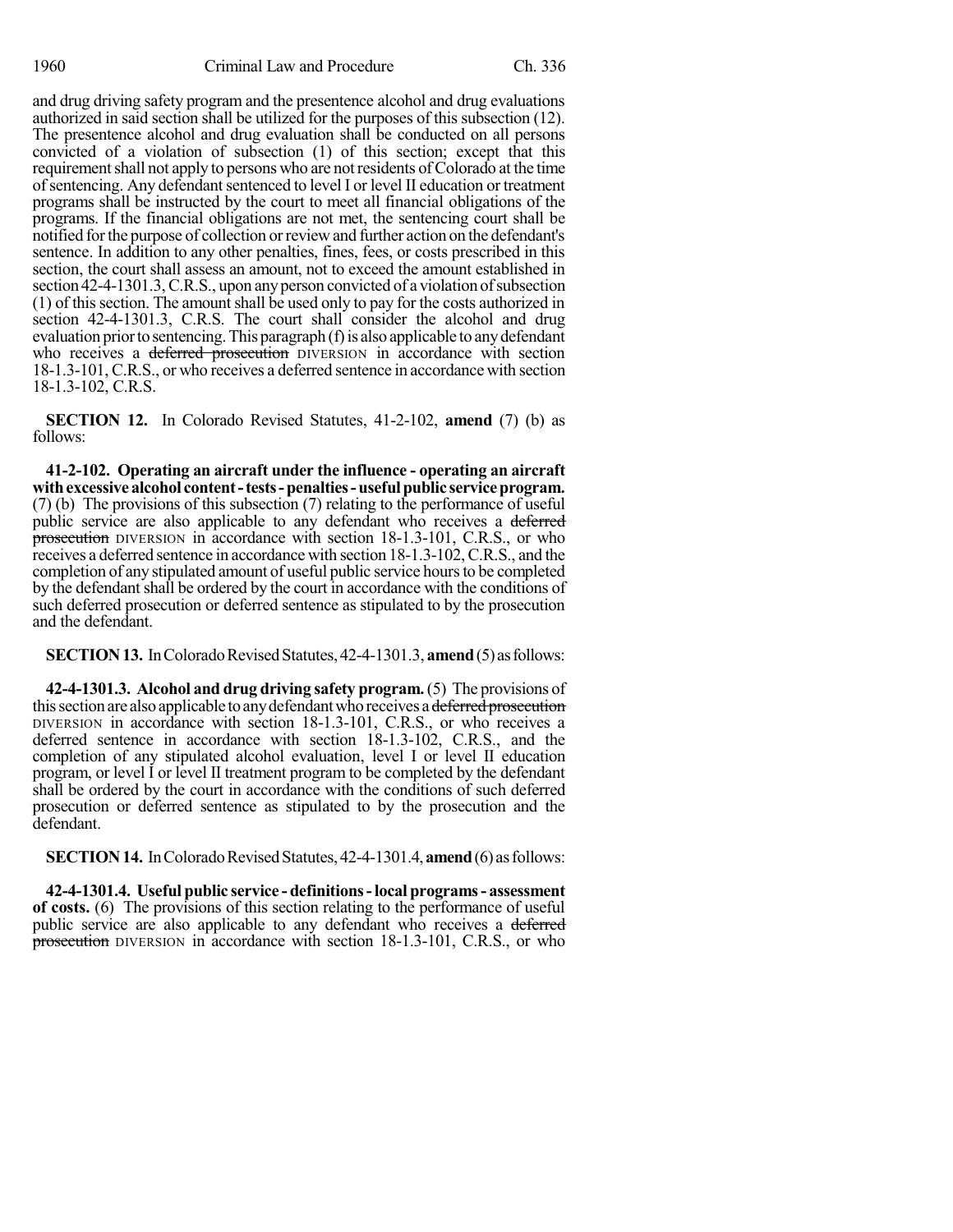receives a deferred sentence in accordance with section 18-1.3-102, C.R.S., and the completion of any stipulated amount of useful public service hours to be completed by the defendant shall be ordered by the court in accordance with the conditions of such deferred prosecution or deferred sentence as stipulated to by the prosecution and the defendant.

**SECTION 15.** In Colorado Revised Statutes, **add** 13-3-115 as follows:

**13-3-115. Diversion funding committee.** (1) THE STATE COURT ADMINISTRATOR SHALL ESTABLISH A DIVERSION FUNDING COMMITTEE, REFERRED TO IN THIS SECTION AS THE "COMMITTEE". THE COMMITTEE SHALL CONSIST OF:

(a) THE ATTORNEY GENERAL OR HIS OR HER DESIGNEE;

(b) THE EXECUTIVE DIRECTOR OF A STATEWIDE ORGANIZATION REPRESENTING DISTRICT ATTORNEYS OR HIS OR HER DESIGNEE;

(c) THE STATE PUBLIC DEFENDER OR HIS OR HER DESIGNEE;

(d) THE DIRECTOR OF THE DIVISION OF CRIMINAL JUSTICE IN THE DEPARTMENT OF PUBLIC SAFETY; AND

(e) THE STATE COURT ADMINISTRATOR OR HIS OR HER DESIGNEE;

(2) (a) THE COMMITTEE SHALL DEVELOP FUNDING GUIDELINES, INCLUDING PERMISSIBLE USES FOR THE FUNDING, AND AN APPLICATION PROCESS FOR ELECTED DISTRICT ATTORNEYS TO REQUEST FUNDS APPROPRIATED BY THE GENERAL ASSEMBLY IN ORDER TO OPERATE AN ADULT DIVERSION PROGRAM CONSISTENT WITH SECTION 18-1.3-101, C.R.S.

(b) THE COMMITTEE SHALL ALSO DEVELOP AN APPLICATION THAT INCLUDES BUT IS NOT LIMITED TO:

(I) ADESCRIPTION OF THE ADULT PRETRIAL DIVERSION PROGRAM,INCLUDING THE PROJECT'S GOALS, OBJECTIVE, AND TIMELINE FOR IMPLEMENTATION;

(II) THE NUMBER OF ADULTS THATCOULD BE ENROLLED IN A PRETRIAL DIVERSION PROGRAM USING THE FUNDS REQUESTED AND A DESCRIPTION OF THE ELIGIBILITY CRITERIA DEVELOPED BY THE DISTRICT ATTORNEY;

(III) THE PROCESS AND METHOD BY WHICH A PARTICIPANT'S TREATMENT OR SERVICES NEEDS WILL BE ASSESSED;

(IV) OUTCOMES AND PERFORMANCE MEASURES THAT THE PROGRAM WILL USE IN ITS EVALUATION;

(V) ITEMIZED EXPENSES FOR THE AMOUNT OF THE FUNDING REQUEST AND WHETHER THE FUNDING REQUEST IS FOR A NEW ADULT PRETRIAL DIVERSION PROGRAM OR FUNDING TO CONTINUE OR EXPAND AN EXISTING ADULT PRETRIAL DIVERSION PROGRAM;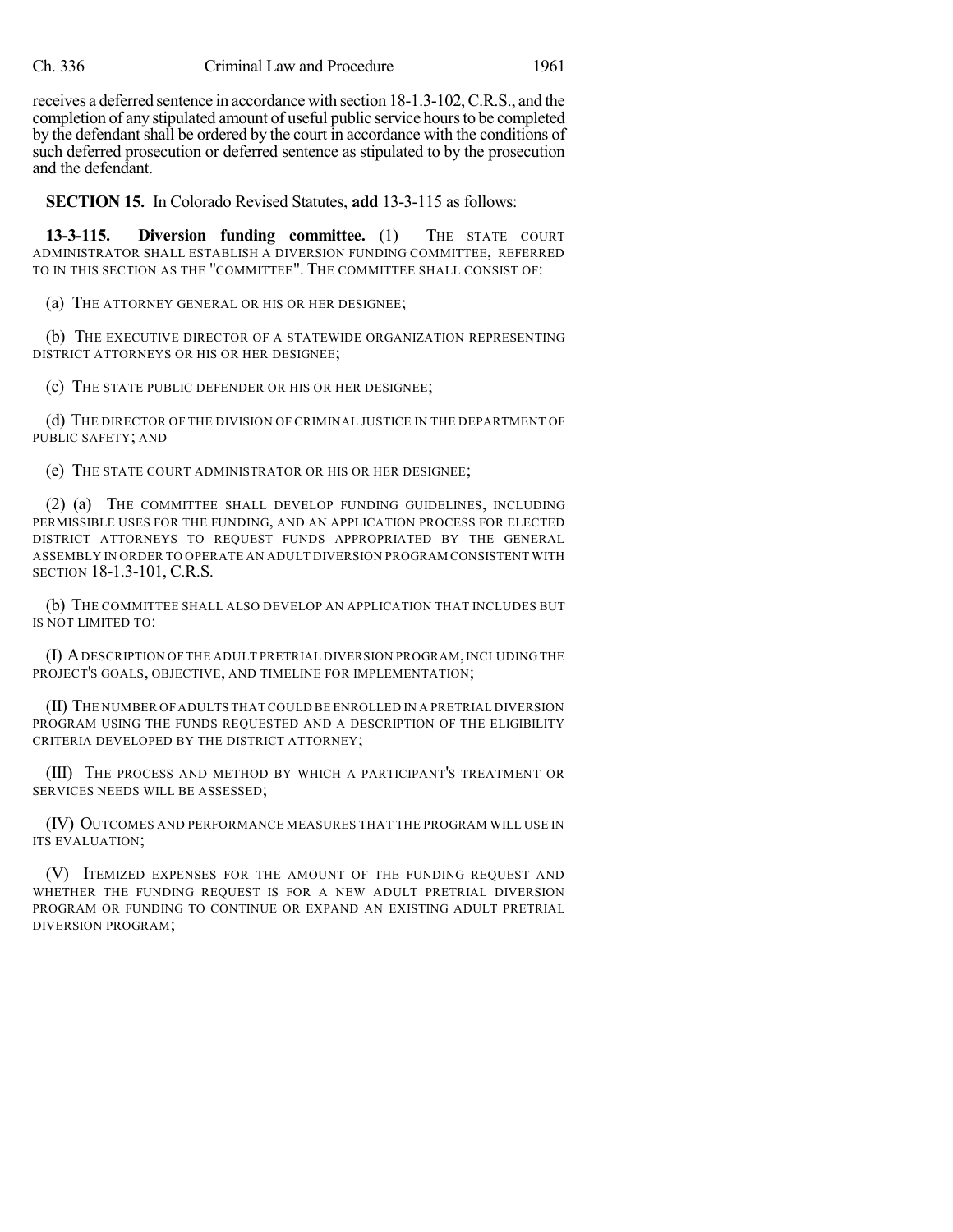(VI) THE DIVERSION SUPERVISION FEES, IF ANY, THAT THE DISTRICT ATTORNEY WILL REQUIRE AS A CONDITION OF PARTICIPATION IN A PRETRIAL DIVERSION PROGRAM; AND

(VII) ALIST OF ANY OTHER AGENCIES, ORGANIZATIONS, SERVICE PROVIDERS, OR PLANNING GROUPS THAT WOULD BE INVOLVED IN THE PLANNING AND IMPLEMENTATION OF THE PROJECT.

(3) THE COMMITTEE MUST REVIEW ALL FUNDING REQUESTS SUBMITTED BY A DISTRICT ATTORNEY TO SUPPORT AN ADULT PRETRIAL DIVERSION PROGRAM. BY MAJORITY VOTE, THE COMMITTEE MAY APPROVE ALL OR A PORTION OF A FUNDING REQUEST THAT MEETS THE GUIDELINES ESTABLISHED PURSUANT TO PARAGRAPH (a) OF SUBSECTION (2) OF THIS SECTION OR DENY A REQUEST.

(4) THE JUDICIAL DEPARTMENT SHALL EXECUTE THE CONTRACT AND ALLOCATE THE FUNDING REQUESTS APPROVED BY THE COMMITTEE.

(5) A DISTRICT ATTORNEY THAT RECEIVES FUNDING PURSUANT TO THIS SECTION SHALL COLLECT DATA AND PROVIDE A STATUS REPORT TO THE JUDICIAL DEPARTMENT BY A DATE PRESCRIBED BY THE COMMITTEE THAT INCLUDES BUT IS NOT LIMITED TO:

(a) THE NUMBER OF PEOPLE SCREENED AND THE NUMBER OF PEOPLE WHO MET THE DIVERSION PROGRAM CRITERIA;

(b) THE NUMBER OF PEOPLE ENROLLED IN THE ADULT PRETRIAL DIVERSION PROGRAM;

(c) DEMOGRAPHIC INFORMATION ON THOSE ENROLLED IN THE ADULT PRETRIAL DIVERSION PROGRAM INCLUDING AGE, GENDER, AND ETHNICITY;

(d) PARTICIPANT STATUS, INCLUDING THE NUMBER OF PEOPLE THAT HAVE SUCCESSFULLY COMPLETED THE DIVERSION PROGRAM,THE NUMBER OFPEOPLE STILL UNDER ACTIVE SUPERVISION IN THE DIVERSION PROGRAM, THE NUMBER OF PEOPLE TERMINATED FROM THE DIVERSION PROGRAM, AND THE REASON FOR THEIR TERMINATION; AND

(e) THE ACCOUNTING OF THE FUNDS EXPENDED AND THE AMOUNT OF ANY FUNDS UNEXPENDED AND UNENCUMBERED AT THE END OF THE FUNDING PERIOD.

(6) BY JANUARY 31, 2015, AND EACH JANUARY 31 THEREAFTER, THE JUDICIAL DEPARTMENT SHALL PROVIDE TO THE JOINT BUDGET COMMITTEE A STATUS REPORT THAT INCLUDES THE INFORMATION REQUIRED BY SUBSECTION (5) OF THIS SECTION.

(7) ANY FUNDS PROVIDED TO A DISTRICT ATTORNEY FOR PURPOSES OF OPERATING AN ADULT PRETRIAL DIVERSION PROGRAM PURSUANT TO THIS SECTION SHALL NOT BE REVERTED TO THE GENERAL FUND IF UNEXPENDED BY THE END OF THE FISCAL YEAR IN WHICH THE FUNDS WERE RECEIVED.

**SECTION 16.** In Colorado Revised Statutes, 18-19-103, **amend** (5) (d) (I) as follows: